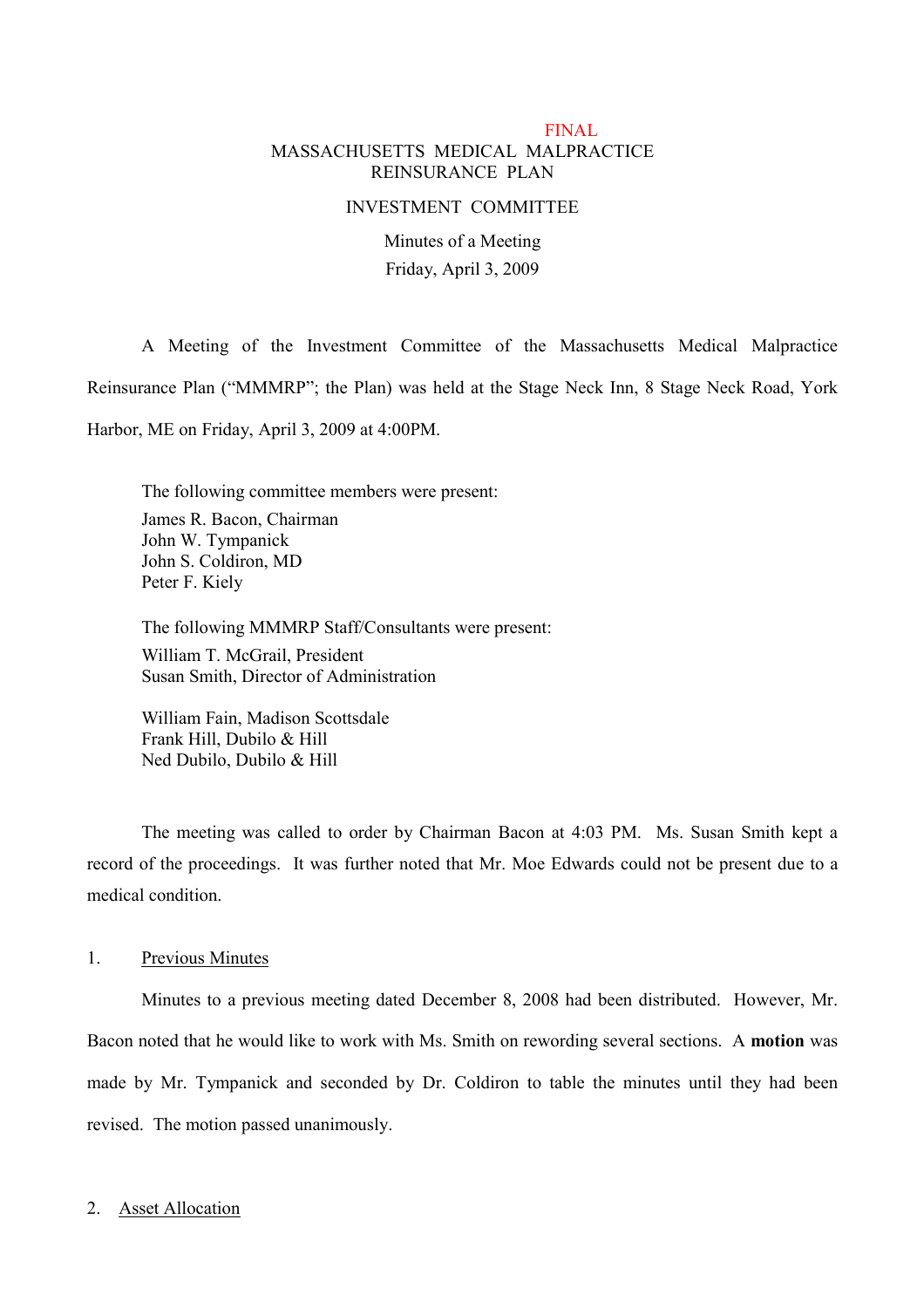All in attendance received a copy of the Citigroup/Dubilo and Hill presentation booklet at the meeting. Committee members had also received a larger Citigroup/Dubilo and Hill presentation booklet in the mail prior to the meeting. The booklet which had been mailed, contained an asset allocation section based on \$41 million in total assets. This was updated in the second booklet to reflect the updated \$36 million figure after the assessment payment. Copies of both booklets are included with the minutes.

Mr. Hill began with a review of the Plan's current Asset Allocation, discussing the chart which provided a snapshot of the portfolio. Specifically, Case now totals \$9.5 million, while IBNR is divided between fixed income at \$20.6 million, and equities and alternatives of \$5.8 million, for a total of \$26.4 million. Next he recommended reallocating the Plan back to the 80/20 policy mix from its current 84/16 allocation, while at the same time rebalancing within the equity/alternatives component, which is also out of policy balance. This scenario would have \$16 million in Case Reserves, \$7.2 million in Equity and \$12.8 million in IBNR. Mr. Hill noted that Mr. Edwards had instructed the plan to remove \$3 million out of Case Reserves, \$3 million out of IBNR and \$2 million out of Bank CDs to cover the \$8 million assessment return. Further, Mr. Edwards spoke to the Plans Actuary and was advised that any 2010 payback would likely be negligible.

Next, Mr. Hill reviewed an internal report "The Subtle Art of Rebalancing", which outlines various methods of rebalancing. Mr. Dubilo noted its conclusion that Active Rebalancing has a better chance of optimizing value. Mr. Hill continued with a detailed Asset Allocation analysis report. Mr. Dubilo continued with a brief overview of the market, and noted that recovery efforts are now causing market changes at an accelerating rate. Dubilo and Hill believe that large-cap equities will outperform other sectors in 2009, and recommends that the Plan overweight them – specifically large cap growth. Their reasons are that large cap companies are flush with cash, and have greater flexibility with manpower and expense control. He added that it was reported that there is about \$9 trillion currently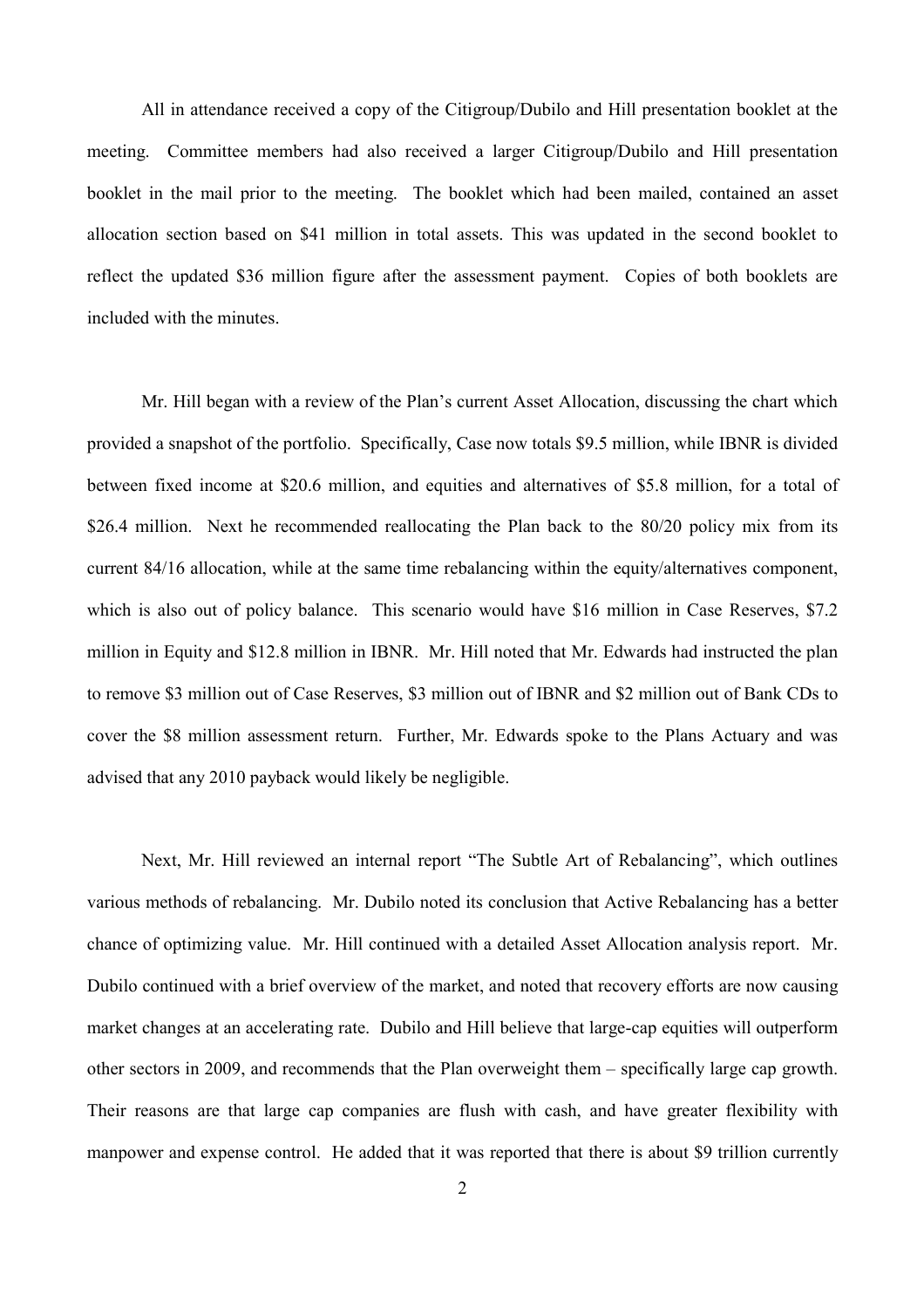parked in short-term cash. The discussion continued about bond sectors, corporates, taxable munis, agency backed mortgage securities and coupon returns. It was also added that the 2009 total returns for portfolio holdings should be in the mid-to-high single digits, and recoup par at maturity. Lastly it was noted that only income flows through to financials. Mr. Dubilo commented that he feels strongly that capital will return to long term securities, and adding that financials and large cap have led to the growth in the market since March  $6<sup>th</sup>$ . Mr. Hill pointed out that the equity market has moved up 22% from the bottom. Mr. Tympanick added that the average stock has risen 35% from the bottom to date, so that if we are up 22% now, that there is plenty of opportunity for additional recovery, and that the timing for further recovery is favorable given that we are in the  $17<sup>th</sup>$  month of contraction, the longest since the depression.

Mr. Bacon then asked if anyone objected to the 80/20 move, and no one objected. He further asked if Dubilo & Hill use any metrics to determine their current recommendations. Mr. Hill replied that metrics don't necessarily function in this economic climate. Mr. Tympanick agreed, adding that there is also less risk with large caps.

A **motion** was made by Mr. Kiely and duly seconded by Mr. Tympanick to rebalance to the 80/20 and follow the recommendations of Dubilo and Hill on the asset mix within equities. The motion passed unanimously. The next steps will involve Dubilo & Hill working with Mr. Fain to rebalance between Case Reserves and IBNR at the same time the fixed income/equity policy mix is adjusted. Then they will move cash to the equity side and rebalance within the Exchange Traded Funds. They could potentially start this process next week. Lastly, Mr. Bacon questioned the guidelines regarding the percentage allowed in any one industry, such as the financial sector represented within corporate bonds. Mr. Fain will further research this issue and advise the Committee of his findings.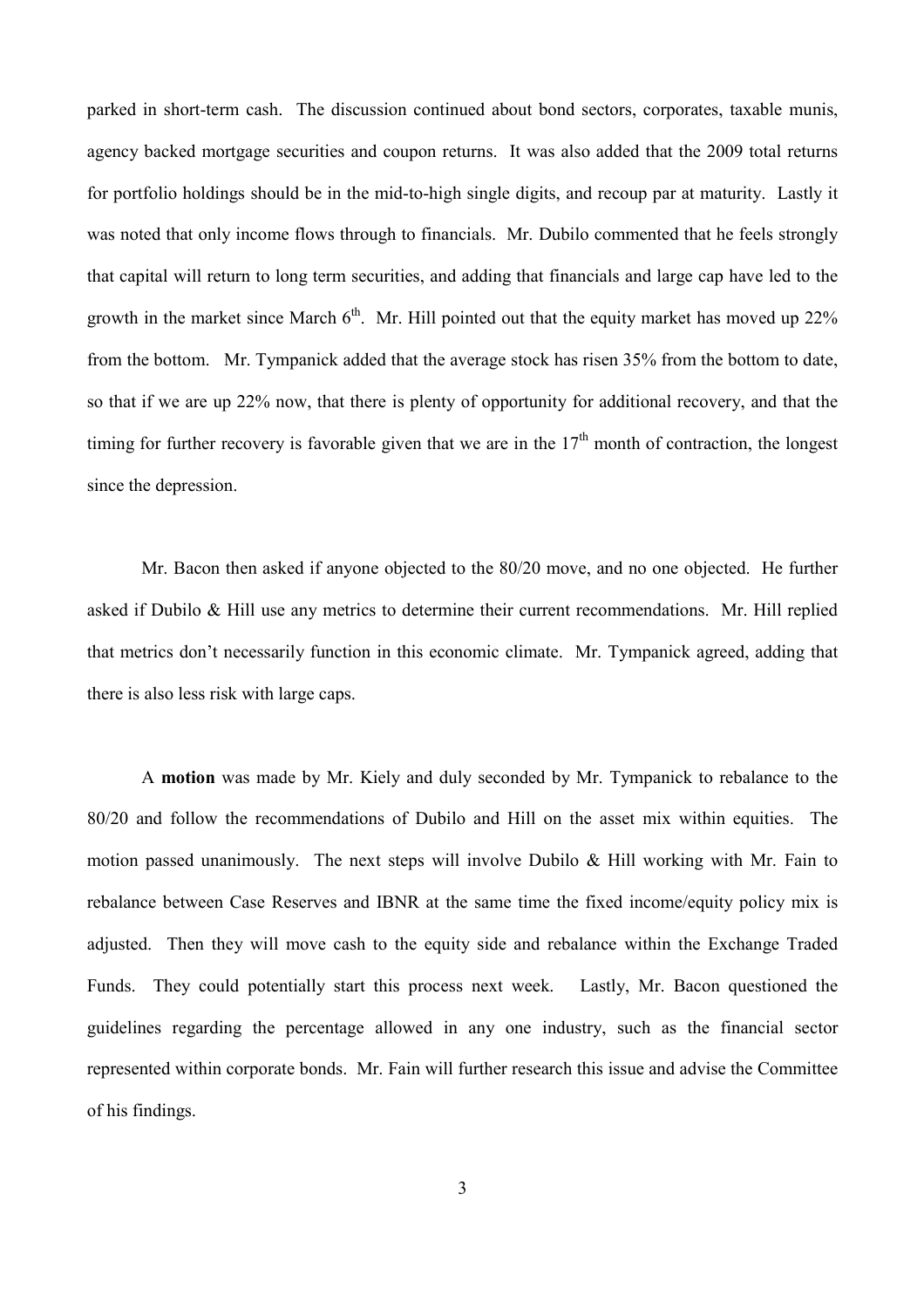## 3. Madison Scottsdale Portfolio Review and IBNR Duration Mismatch

Mr. Fain distributed a booklet from Madison Scottsdale, and a copy is included with these minutes. He continued with a thorough review of the portfolio performance. Mr. Fain then addressed the duration. He began by advising that the Plan first review the historical duration. He also noted that asset liability matching is more appropriate on the life side of business, adding that, for P&C, there are very few people that actively match. This is because it is difficult due to potential legislative changes and that reserves are very hard to determine, and that liabilities are not interest-rate sensitive. At this time, Mr. Fain advises a shorter duration. Mr. Typanick feels IBNR and Case Reserves maturities work for now, and thinks we should stick closely to the guidelines of 2.5 and 5.5. It was discussed that without cash, these are now close to 4 years for IBNR and Case Reserves are closer to 1.25 or 1.5, and that we are now on the conservative side of the duration policy.

Mr. Fain left the meeting at 5:30 PM. Mr. Hill noted that he feels duration is the best measurement (as opposed to maturity). He added that our actuaries should be asked to take a closer look at both. Mr. McGrail feels this will come out to 2 and 5 years. Mr. Bacon requested that Dubilo and Hill review portfolio duration at future meetings.

#### 4. Madison Scottsdale Assessment

The Committee then reviewed the due diligence assessment report on Madison Scottsdale, which was prepared by an analyst at Citi Smith Barney under Dubilo and Hill's direction. The report is contained in the Citi Smith Barney booklet, beginning on tab 5, and a copy is included with these minutes. To begin with, Madison's parent Company is located in Wisconsin and is more uniform in how they manage money among clients. Scottsdale is located in Arizona and utilizes a custom approach to developing portfolios, considering the needs of their exclusively insurance company clients. Dubilo and Hill did not have the amount of their assets under management, but will get them to Mr. Bacon after the meeting.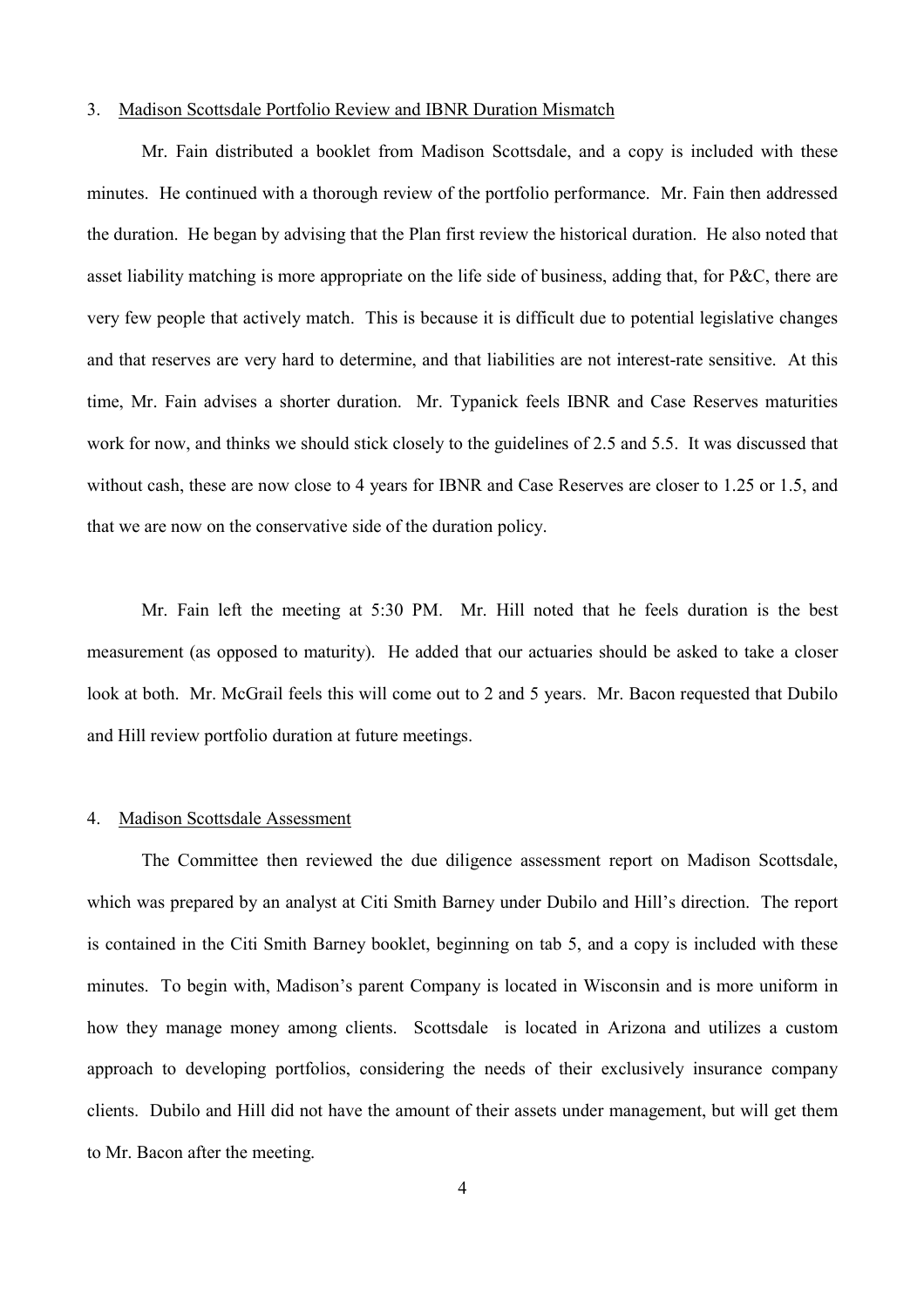One important item of note is that the co-CIO at Scottsdale, Mr. Bill Maguire, is to retire at the end of 2009. Mr. Dubilo noted that they will monitor Scottsdale and stay informed of the new hire, and that continued monitoring of the Madison Scottsdale unit will be an annual process. They noted that Mr. Fain has a great deal of responsibility at Madison Scottsdale, uses internal and external research sources, and that he makes the day-to-day transaction decisions. Mr. Bacon inquired as to how Madison Scottsdale ranks. Mr. Hill replied that they are very experienced, highly educated, high quality process people, and they produce excellent results, therefore they are highly recommended. Mr. Hill and Mr. Dubilo continued reviewing comparison charts in the booklet, showing that Madison Scottsdale ranks well among its peers.

## 5. Dubilo & Hill / Citi Institutional Consulting and Morgan Stanley Smith Barney Joint Venture

Lastly, Mr. Dubilo reported that Smith Barney, to include Citi Institutional Consulting and Dubilo & Hill will soon be entering into a joint venture. They feel this is a positive, win-win move and they do not anticipate any major changes, adding that this is their seventh merger in 31 years. The deal is slated to close on May 31, 2009.

#### Adjournment

A motion was made and duly seconded to adjourn the Investment Committee meeting at 6:05PM. The motion passed unanimously.

A true record transcribed on April 3, 2009.

 $\mathcal{L}_\text{max}$ 

MMMRP Investment Committee